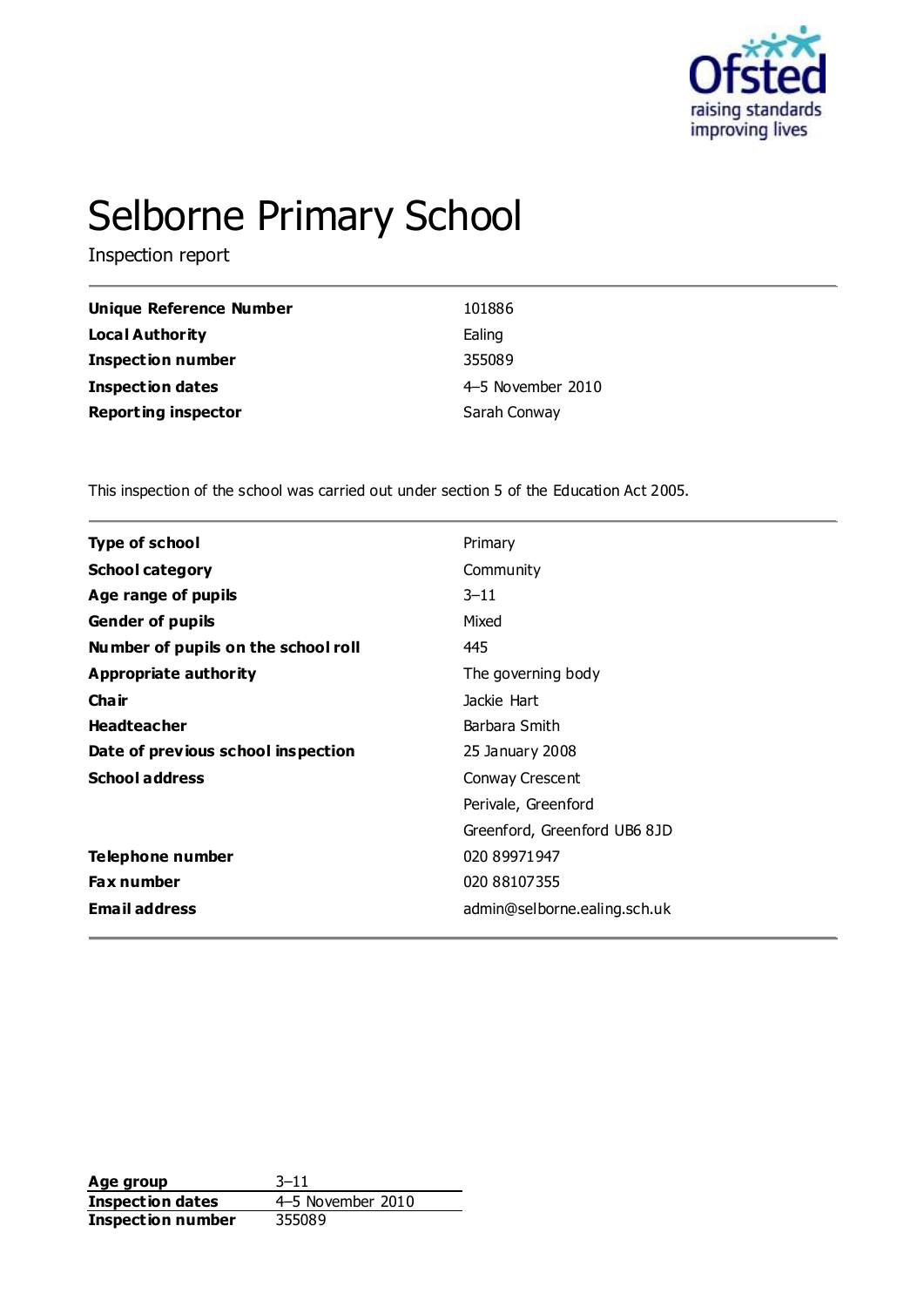The Office for Standards in Education, Children's Services and Skills (Ofsted) regulates and inspects to achieve excellence in the care of children and young people, and in education and skills for learners of all ages. It regulates and inspects childcare and children's social care, and inspects the Children and Family Court Advisory Support Service (Cafcass), schools, colleges, initial teacher training, work-based learning and skills training, adult and community learning, and education and training in prisons and other secure establishments. It assesses council children's services, and inspects services for looked after children, safeguarding and child protection.

Further copies of this report are obtainable from the school. Under the Education Act 2005, the school must provide a copy of this report free of charge to certain categories of people. A charge not exceeding the full cost of reproduction may be made for any other copies supplied.

If you would like a copy of this document in a different format, such as large print or Braille, please telephone 0300 1234 234, or email **[enquiries@ofsted.gov.uk](mailto:enquiries@ofsted.gov.uk)**.

You may copy all or parts of this document for non-commercial educational purposes, as long as you give details of the source and date of publication and do not alter the documentation in any way.

To receive regular email alerts about new publications, including survey reports and school inspection reports, please visit our website and go to 'Subscribe'.

Royal Exchange Buildings St Ann's Square Manchester M2 7LA T: 0300 1234 234 Textphone: 0161 618 8524 E: **[enquiries@ofsted.gov.uk](mailto:enquiries@ofsted.gov.uk)**

W: **[www.ofsted.gov.uk](http://www.ofsted.gov.uk/)**

© Crown copyright 2010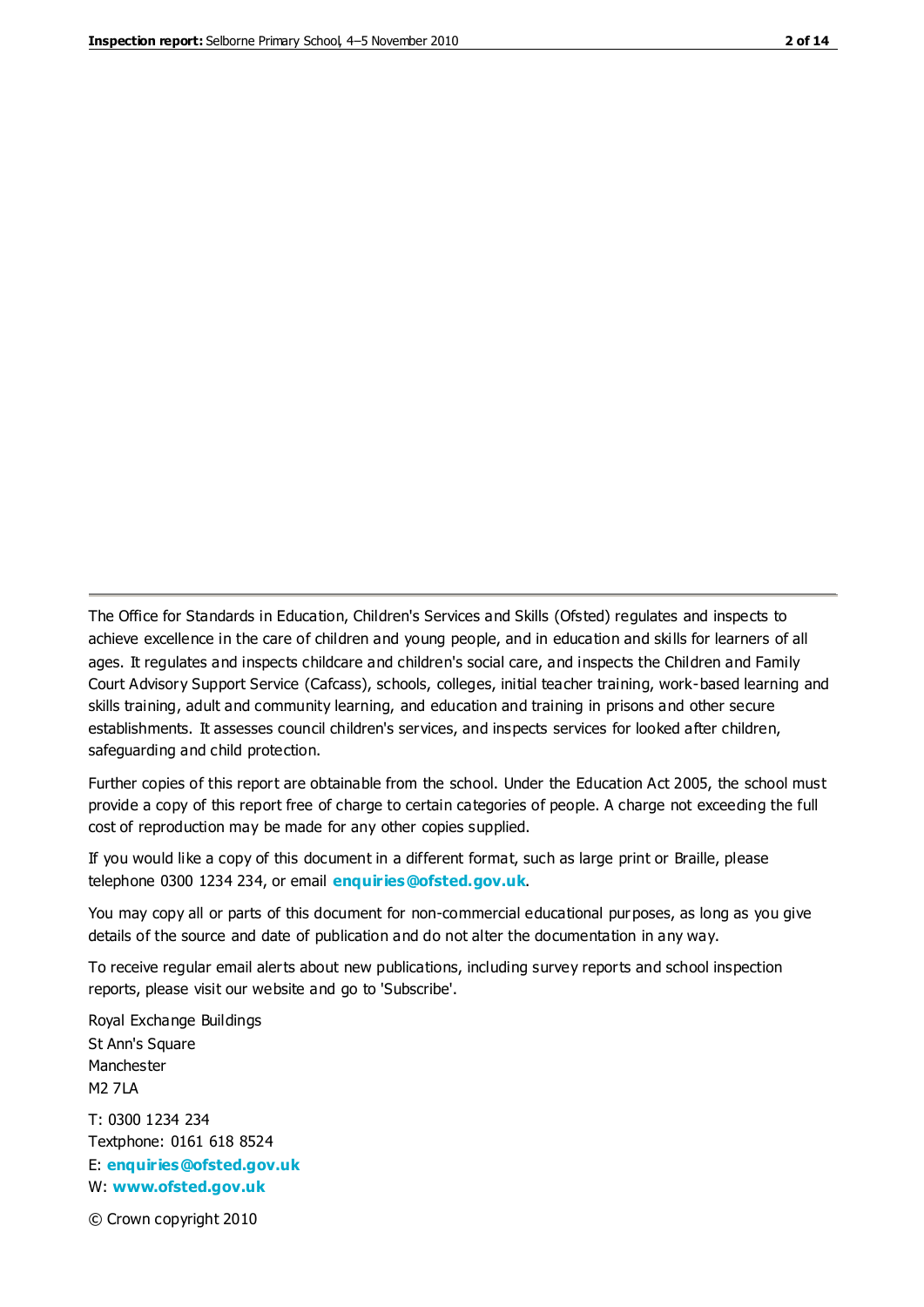# **Introduction**

This inspection was carried out by four additional inspectors. They observed 25 lessons and 16 teachers. Meetings were held with groups of pupils, parents and carers, staff and governors. Inspectors observed the school's work, and looked at school policies, the school improvement plan, school assessment information, monitoring records, the governing body minutes and 199 parent questionnaires, together with questionnaires completed by staff and pupils.

The inspection team reviewed many aspects of the school's work. It looked in detail at the following:

- The current attainment and progress of all groups of pupils, particularly those in Key Stage 1.
- How effectively teachers use assessment to support pupils' learning and help them understand what they have to do to improve their work.
- The impact of school initiatives to improve outcomes for different groups of pupils, especially those who speak English as an additional language.The impact of senior leaders in bringing about improvements in English and mathematics for all groups of pupils across the school.
- The impact of senior leaders in bringing about improvements in English and mathematics for all groups of pupils across the school.

## **Information about the school**

Pupils who attend this larger than average primary school are from a variety of ethnic backgrounds with Polish, Indian and Arabic being the largest groups. Mobility is high due to families moving into and out of the local area. The large majority speak English as an additional language with very few being at an early stage of acquiring English. The proportion of pupils with special educational needs and/or disabilities is lower than other schools; most of this group have moderate learning difficulties that include language and communication. The percentage of pupils known to be eligible for free school meals is similar to that of other schools. The school has achieved Healthy Schools status.

The school provides a breakfast and an after-school club. There is Early Years Foundation Stage provision in morning and afternoon Nursery classes and three Reception classes.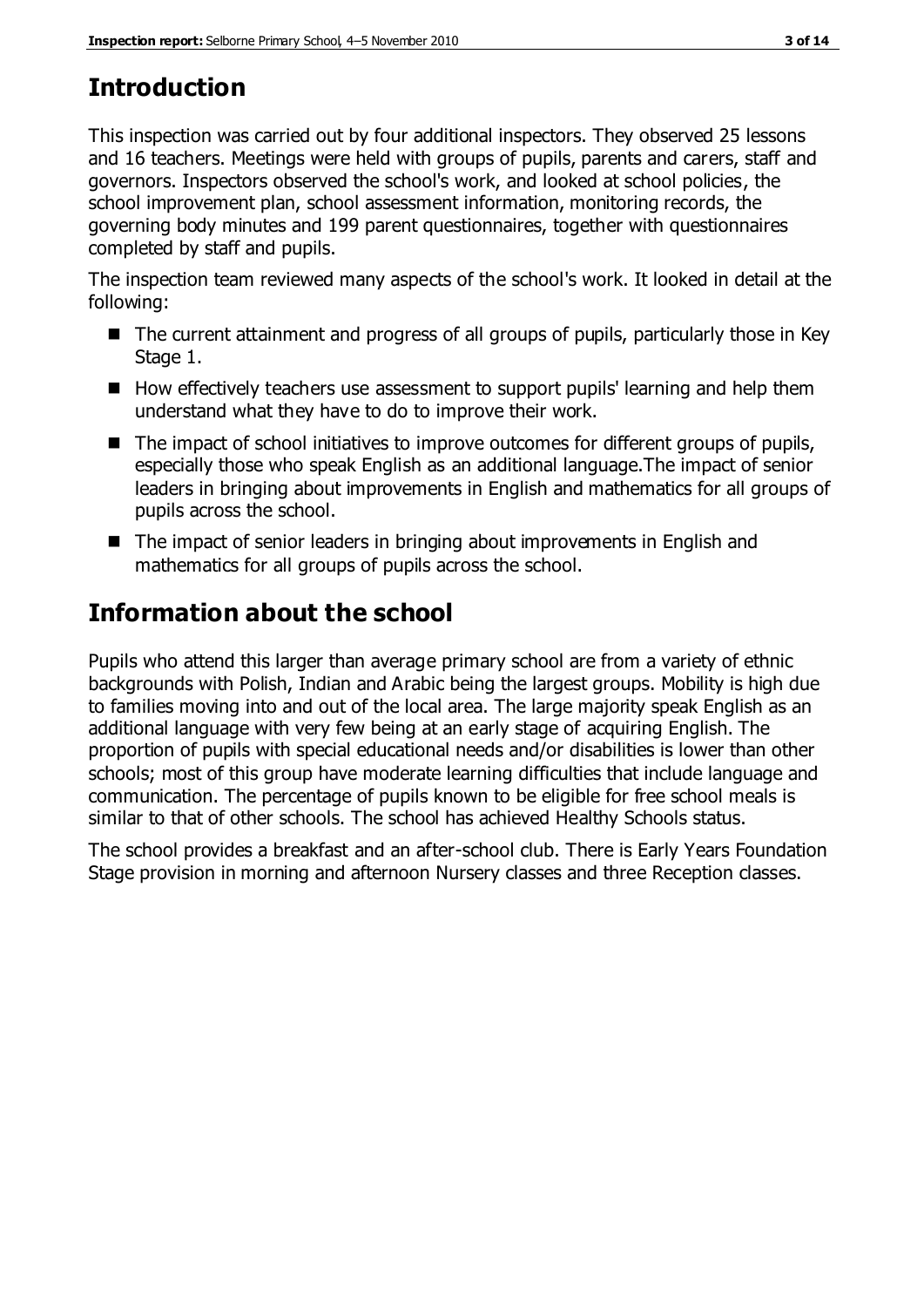**Inspection grades: 1 is outstanding, 2 is good, 3 is satisfactory, and 4 is inadequate** Please turn to the glossary for a description of the grades and inspection terms

## **Inspection judgements**

| Overall effectiveness: how good is the school?  |  |
|-------------------------------------------------|--|
| The school's capacity for sustained improvement |  |

#### **Main findings**

The overall effectiveness of Selborne school is satisfactory. It is now improving steadily after a period of instability and a high turnover of staff. The headteacher, the governing body and senior leaders are rightly aware that improving attainment remains the first priority, particularly in reading and writing. Pupils' achievement is satisfactory overall, including for those with special educational needs and/or disabilities. The quality of learning throughout the school is improving strongly. Standards are lower in English than they are in mathematics which reflects a history of inadequate systems to track pupils' progress combined with some weak teaching. $\bullet$  As a result of rigorous monitoring by senior leaders, teaching has improved most notably in upper Key Stage 2 so that here, pupils are on track to achieve better results than in previous years. Notable improvement in teaching has also occurred in the Early Years Foundation Stage, where children's outcomes are also improving as a result of effective leadership and management.

Teaching is satisfactory overall. Some lessons are better when the pace of learning is brisk and teachers' expectations are high. Consequently, pupils' progress is good. However, because the good and better teaching is not widespread, and because of staff changes, such quality is not consistent across the school. The school provides a successful induction programme which helps pupils who arrive at different times in the year and who speak English as an additional language to catch-up.  $\odot$  There are a few lessons where

assessment is not used effectively to plan lessons to meet the range of needs in the classroom.

Pupils enjoy school and attend regularly. Their behaviour when moving around school and in lessons is generally good, and they are eager to do well, which is contributing to improvements in progress. Pupils are welcoming and polite to visitors and keen to take on responsibilities within the school. Arrangements for safeguarding meet requirements and staff help pupils to understand how to keep themselves safe.  $\odot$  Spiritual, moral, social and cultural development is good. Pupils show a high level of respect for the different cultures and faiths represented in the school and are caring of each other.

Staff share governors' and senior leaders' ambitions to drive up standards and are united in their commitment to include all pupils, whatever their background or ability, and to enable them to fulfil their potential. Phase and subject leaders are beginning to play a key role in driving up standards. $\diamondsuit$  Self-evaluation procedures are satisfactory, with a wealth

of assessment information now in the school. This information is not always used effectively by senior leaders and the governing body to fully analyse the impact of initiatives they take to bring about improvement and to sharpen their understanding of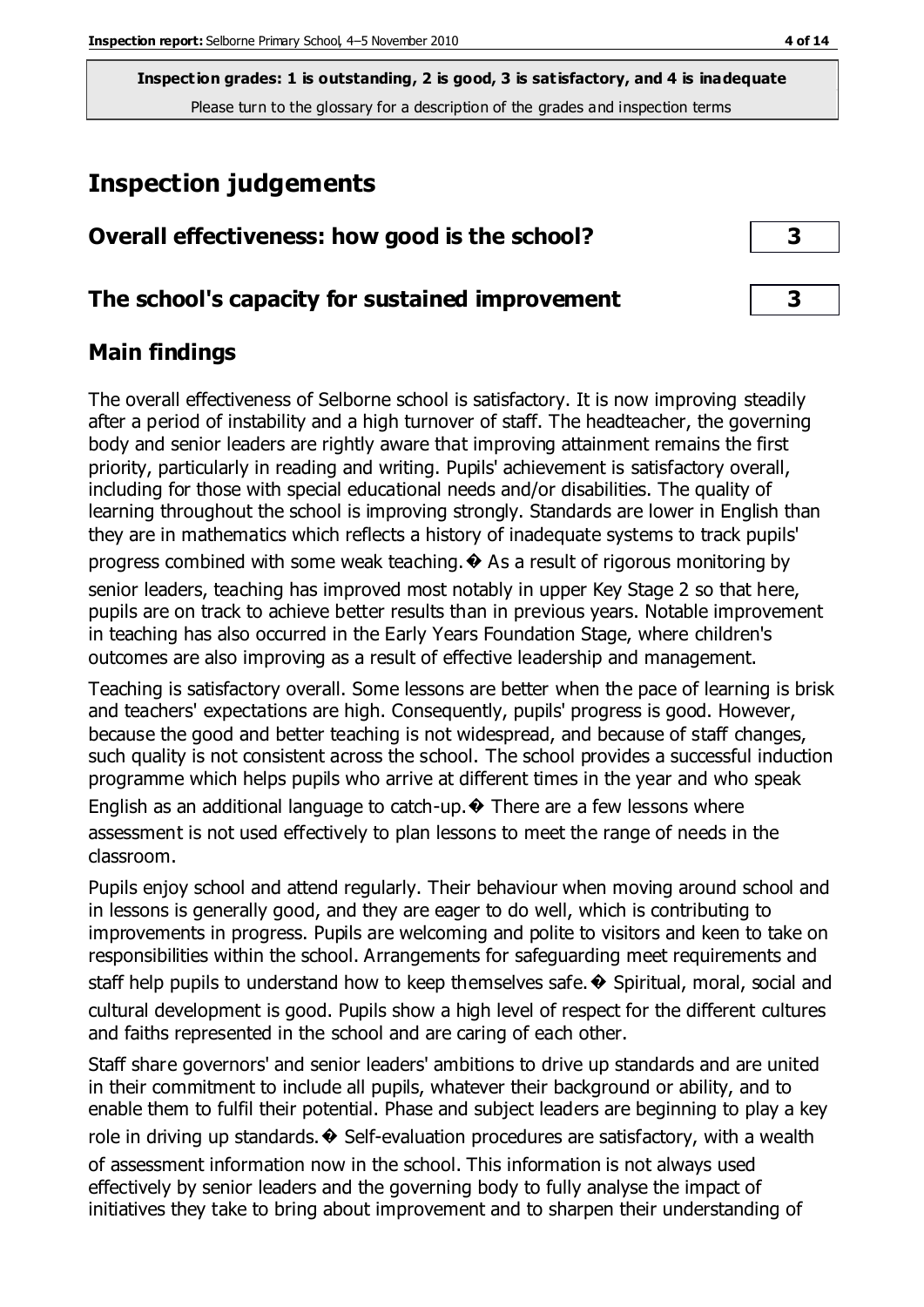**Inspection grades: 1 is outstanding, 2 is good, 3 is satisfactory, and 4 is inadequate** Please turn to the glossary for a description of the grades and inspection terms

what further improvements are required. However, given the improvements secured in teaching and learning, the school's capacity to improve is satisfactory.

#### **What does the school need to do to improve further?**

- Accelerate pupils' progress and by July 2011 raise standards by:
	- consolidating improvements in reading and writing so that pupils' attainment matches that of mathematics
	- sharing the effective teaching in the Early Years Foundation Stage and upper Key Stage 2 to ensure that teaching in other year groups is as goodensuring all teachers use assessment more effectively to plan lessons that match the needs of, and provide appropriate challenge for, all groups of pupils.
	- ensuring all teachers use assessment more effectively to plan lessons that match the needs of, and provide appropriate challenge for, all groups of pupils.
- The governing body and senior leaders to make more robust use of assessment information about individuals to sharpen their understanding of what needs to be improved across the school.

#### **Outcomes for individuals and groups of pupils 3**

Evidence collected during the inspection matched the school's judgement that pupils' achievement is satisfactory overall for all groups of pupils. However, achievement is not consistent and progress by different groups of pupils and across subjects is not yet fast enough. Standards achieved by pupils at the end of Key Stages 1 and 2 are broadly average, but with higher standards in mathematics than in English in both key stages.

Strong relationships contribute to a positive climate in which pupils enjoy learning. The number of pupils achieving the higher levels in Key Stage 2 has improved in recent years but too few pupils reach the higher levels in Key Stage 1 because expectations in the teaching are not high enough. The school deals with the major challenge of mobility well and there are good initiatives in place to help pupils settle into their new school quickly. Recent training to develop teachers' understanding of how to support pupils who speak English as an additional language has ensured that they achieve at the same rate as their classmates. As a result of targeted support from learning support assistants and teachers, pupils with special educational needs and/or disabilities make satisfactory progress. The school's tracking information and inspection evidence indicate significant improvement in attainment and progress for most groups, particularly older pupils. Some of these underachieved in the past.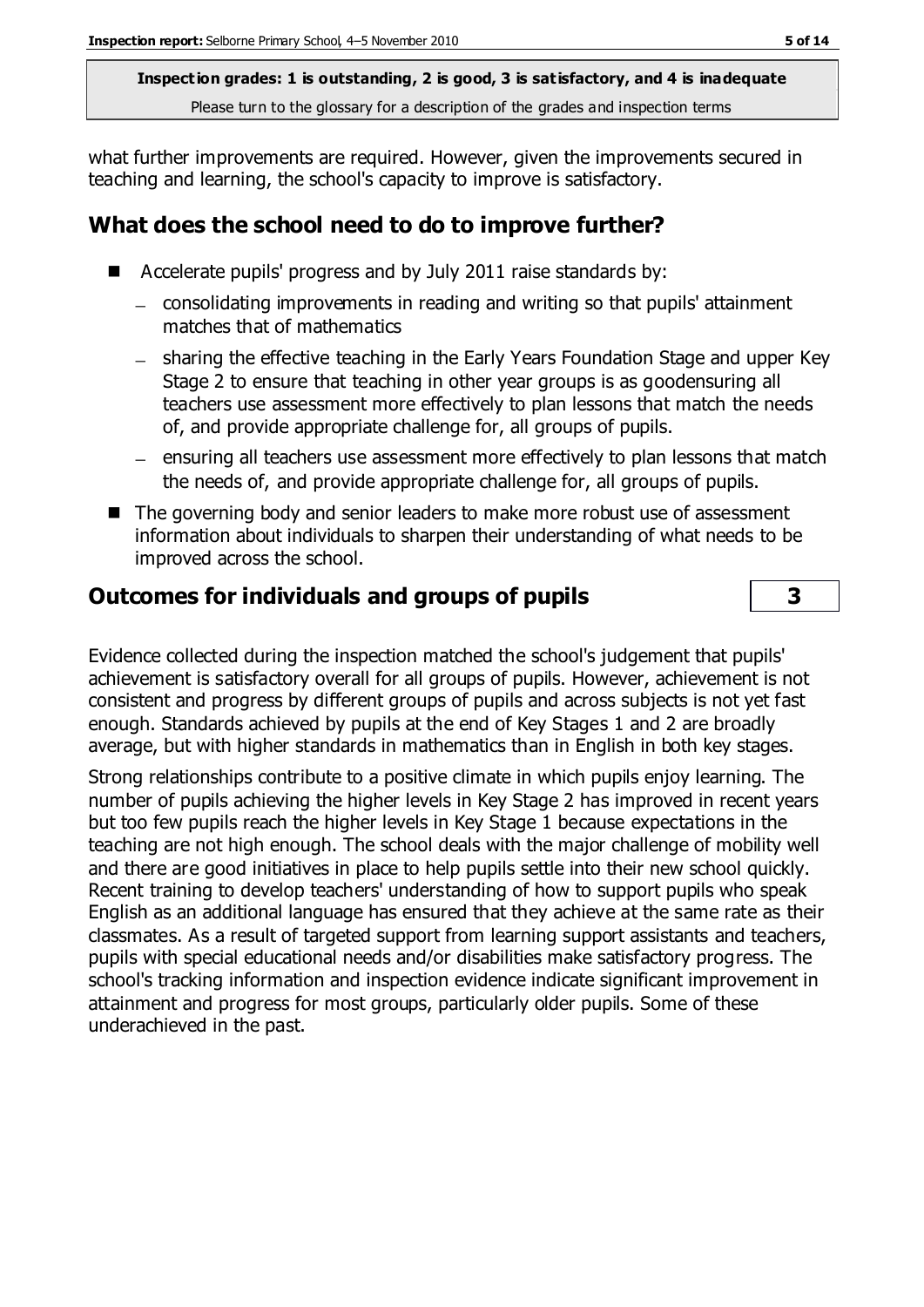# **Inspection grades: 1 is outstanding, 2 is good, 3 is satisfactory, and 4 is inadequate**

Please turn to the glossary for a description of the grades and inspection terms

These are the grades for pupils' outcomes

| Pupils' achievement and the extent to which they enjoy their learning                                                     | 3 |
|---------------------------------------------------------------------------------------------------------------------------|---|
| Taking into account:<br>Pupils' attainment <sup>1</sup>                                                                   | 3 |
| The quality of pupils' learning and their progress                                                                        | 3 |
| The quality of learning for pupils with special educational needs and/or disabilities<br>and their progress               | 3 |
| The extent to which pupils feel safe                                                                                      | 3 |
| Pupils' behaviour                                                                                                         | 2 |
| The extent to which pupils adopt healthy lifestyles                                                                       | 2 |
| The extent to which pupils contribute to the school and wider community                                                   | 3 |
| The extent to which pupils develop workplace and other skills that will contribute to<br>their future economic well-being | 3 |
| Taking into account:<br>Pupils' attendance <sup>1</sup>                                                                   | 3 |
| The extent of pupils' spiritual, moral, social and cultural development                                                   | 2 |

<sup>1</sup> The grades for attainment and attendance are: 1 is high; 2 is above average; 3 is broadly average; and 4 is low

#### **How effective is the provision?**

The use of assessment information is not consistent or rigorous enough in all classes. In most lessons, teachers make clear what pupils must do in order to achieve by the end of each session. In a few lessons, where progress is slowest, the purpose of the learning is not made clear to pupils and teachers do not follow up on any misconceptions. In most lessons, there are some opportunities for pupils to review their previous learning, and check their own or each other's progress. Pupils are given targets in English and mathematics but there is little evidence in pupils' books of how these targets are used to extend learning.  $\bullet \bullet$ 

The curriculum has recently been revised and links across curriculum areas, especially between English and other subjects, are improving. The school has recently adopted a programme to support raising the self-esteem of pupils and this is contributing to pupils' positive attitudes to learning. All pupils have access to a range of after-school clubs, and a programme of visits enhances pupils' learning. Planning is not as rigorous as it could be in ensuring the range of needs is fully met and this contributes to pupils' satisfactory rather than good outcomes.

Relationships between adults and pupils are good, and there are satisfactory processes and procedures in place for the care of all pupils. Pupils with the highest levels of need benefit from strong links with other agencies and a nurturing school environment so that support is well tailored to their needs. Induction and transition arrangements are good.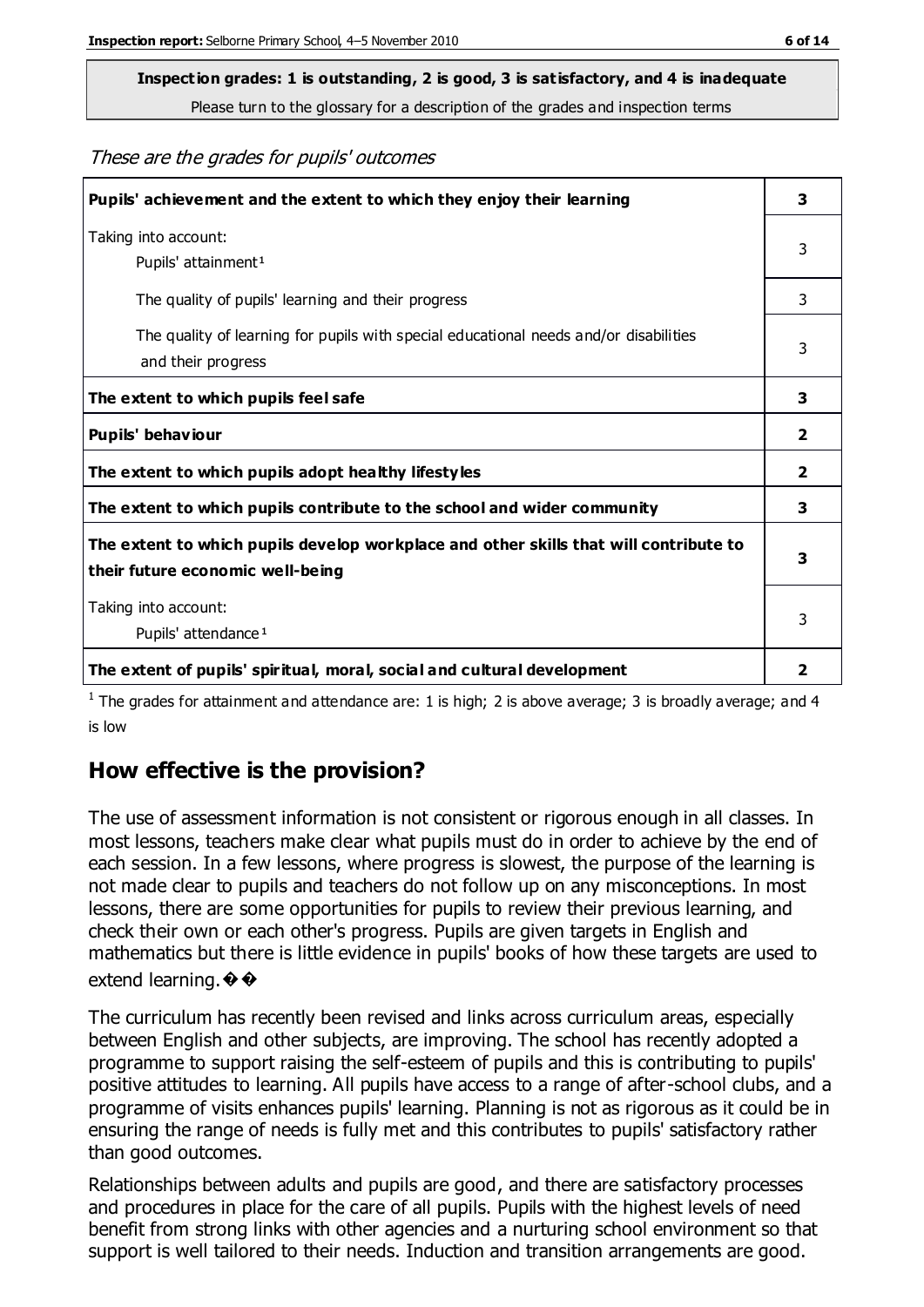**Inspection grades: 1 is outstanding, 2 is good, 3 is satisfactory, and 4 is inadequate** Please turn to the glossary for a description of the grades and inspection terms

The start to the school day is improving punctuality and pupils' positive attitudes to learning.

These are the grades for the quality of provision

| The quality of teaching                                                                                    |  |
|------------------------------------------------------------------------------------------------------------|--|
| Taking into account:<br>The use of assessment to support learning                                          |  |
| The extent to which the curriculum meets pupils' needs, including, where relevant,<br>through partnerships |  |
| The effectiveness of care, guidance and support                                                            |  |

#### **How effective are leadership and management?**

Senior leaders and the governing body demonstrate drive and ambition to take the school forward. The headteacher has a clear vision and her determination to secure improvement is evident in improvements to standards at the end of Key Stage 2. She has an accurate view of teaching and uses this information to sharpen provision and target the most important areas for improvement. Middle leaders are developing and beginning to address weaknesses with enthusiasm. The governing body and senior leaders acknowledge that they need to use assessment information more effectively to sharpen their understanding of where improvements are required across the school.

The governing body provides satisfactory support and challenge. Appropriate safeguarding measures are in place and meet requirements, and staff help pupils understand how to keep themselves safe. School monitoring information shows that all groups perform similarly to each other with improvements made including addressing underachievement. The school itself is a harmonious community. It is establishing links with different communities in this country and abroad but opportunities for them to have direct experience of other communities are limited. Parents and carers value the school and the school is beginning to engage them more fully in their children's learning, such as sessions about the English education system for parents arriving from overseas.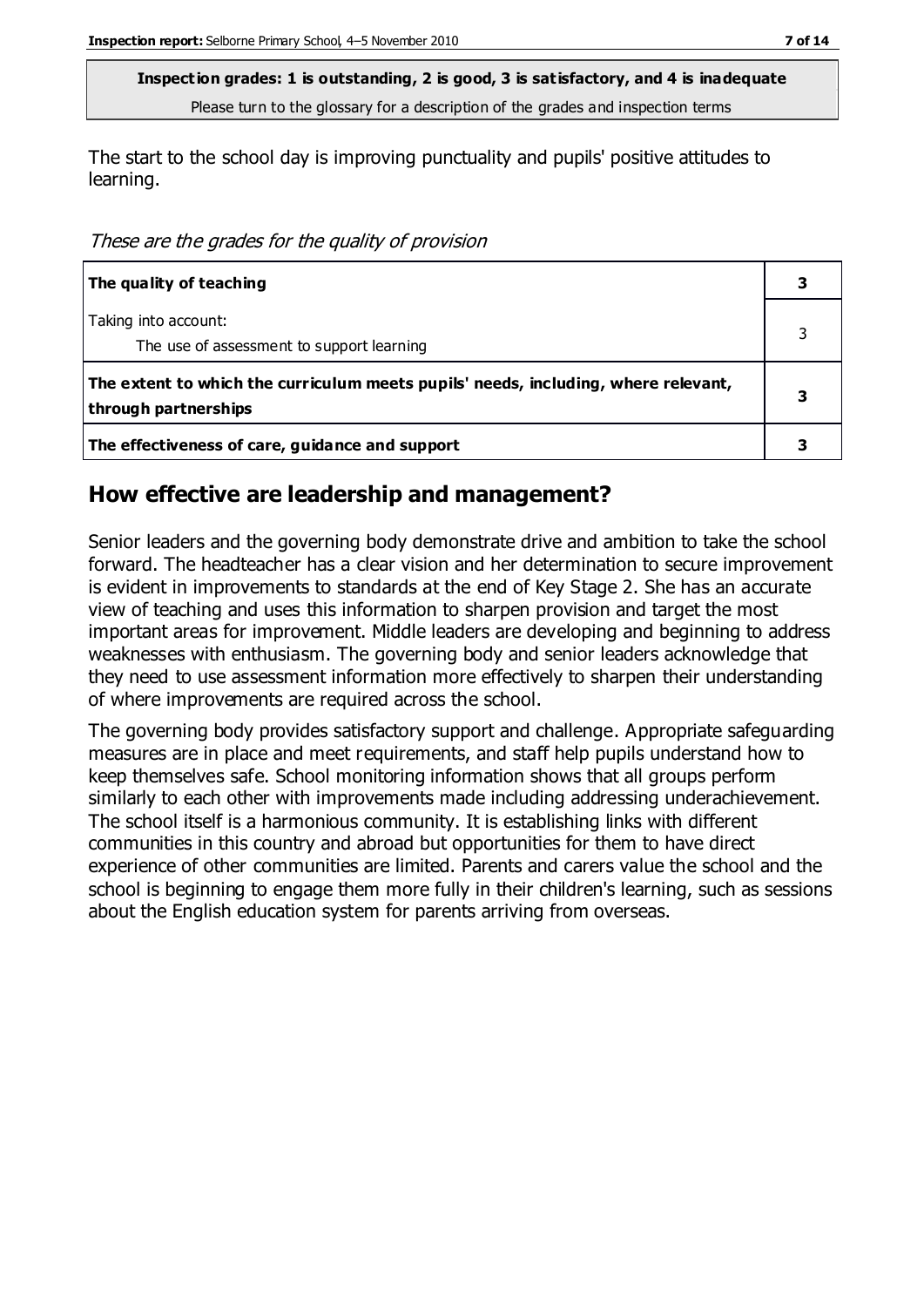**Inspection grades: 1 is outstanding, 2 is good, 3 is satisfactory, and 4 is inadequate**

Please turn to the glossary for a description of the grades and inspection terms

These are the grades for leadership and management

| The effectiveness of leadership and management in embedding ambition and driving<br>improvement                                                                  | 3 |
|------------------------------------------------------------------------------------------------------------------------------------------------------------------|---|
| Taking into account:<br>The leadership and management of teaching and learning                                                                                   | 3 |
| The effectiveness of the governing body in challenging and supporting the<br>school so that weaknesses are tackled decisively and statutory responsibilities met | 3 |
| The effectiveness of the school's engagement with parents and carers                                                                                             | 3 |
| The effectiveness of partnerships in promoting learning and well-being                                                                                           | 3 |
| The effectiveness with which the school promotes equality of opportunity and tackles<br>discrimination                                                           | 3 |
| The effectiveness of safeguarding procedures                                                                                                                     | 3 |
| The effectiveness with which the school promotes community cohesion                                                                                              | 3 |
| The effectiveness with which the school deploys resources to achieve value for money                                                                             | 3 |

#### **Early Years Foundation Stage**

Most children enter Nursery and Reception with skills and knowledge broadly in line or just below those expected for their age. Children do not automatically transfer from Nursery to Reception and new arrivals to Reception often have little or no pre-school experience. The Early Years Foundation Stage leader has been in post a little over a year and has led significant improvements to the quality of teaching, with outcomes for children now improving strongly. Prior to her arrival, there was a history of underachievement which is� being vigorously addressed so that children now make good progress in developing their language and personal, social and emotional skills and broadly expected progress in other areas of development.  $\odot$  Children settle quickly into the welcoming atmosphere because personal development is good, relationships are strong and children are well cared for. Staff work purposefully together improving links with parents and carers. They foster positive attitudes to learning and, as a result, children behave well, are confident and sustain their concentration.

The balance between adult-led and child-initiated activities is satisfactory, limited by the size and layout of the indoor space. This limits opportunities for adults to provide a range of stimulating activities to expand children's experience and develop their independence.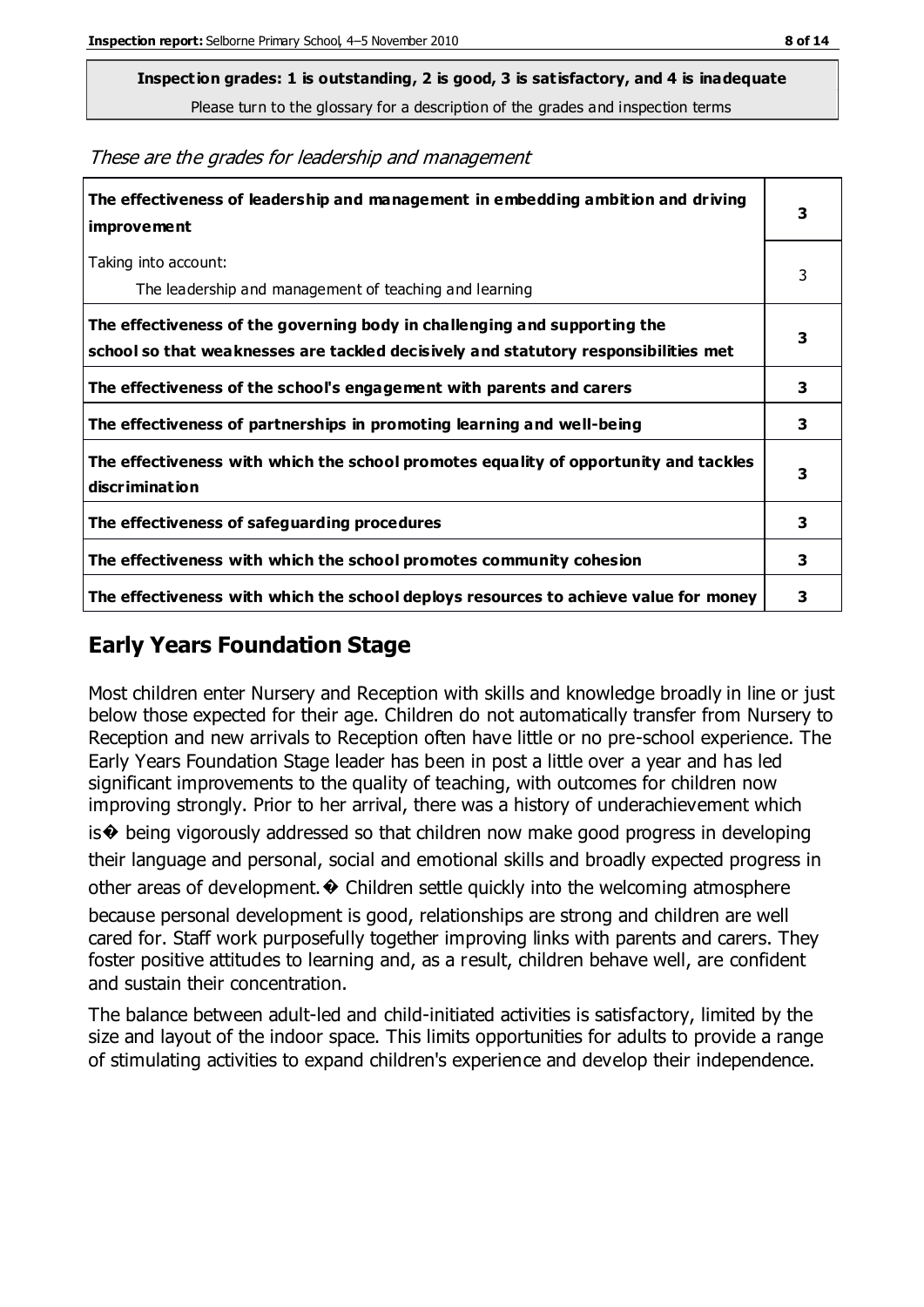**Inspection grades: 1 is outstanding, 2 is good, 3 is satisfactory, and 4 is inadequate**

Please turn to the glossary for a description of the grades and inspection terms

These are the grades for the Early Years Foundation Stage

| Overall effectiveness of the Early Years Foundation Stage                             | 3 |
|---------------------------------------------------------------------------------------|---|
| Taking into account:<br>Outcomes for children in the Early Years Foundation Stage     |   |
| The quality of provision in the Early Years Foundation Stage                          |   |
| The effectiveness of leadership and management of the Early Years Foundation<br>Stage |   |

#### **Views of parents and carers**

Most parents and carers are satisfied with the school. They regard the school as happy and welcoming. Most are happy with the progress made. A few parents expressed the view that more-able pupils did not receive sufficient challenge. The inspection evidence shows challenge for the more able has improved in recent years but is inconsistent for all groups across the school. Parents and carers regard the school as caring and supportive. They identify strengths of the school as: the recent improvements achieved by the headteacher, the quality of teaching and after-school clubs. A small minority of parents and carers expressed the view that the school does not deal effectively with unacceptable behaviour. During the inspection, behaviour was found to be good.

Most criticisms were offered constructively and mainly concerned the way the school communicates with parents and carers, and the school's response to their suggestions. Governors have acknowledged that this is an area in which they could improve.  $\bullet$  A very few reflected pupils' concerns with playground supervision and inspectors also passed on some concerns with a lack of supervision in one area of the playground.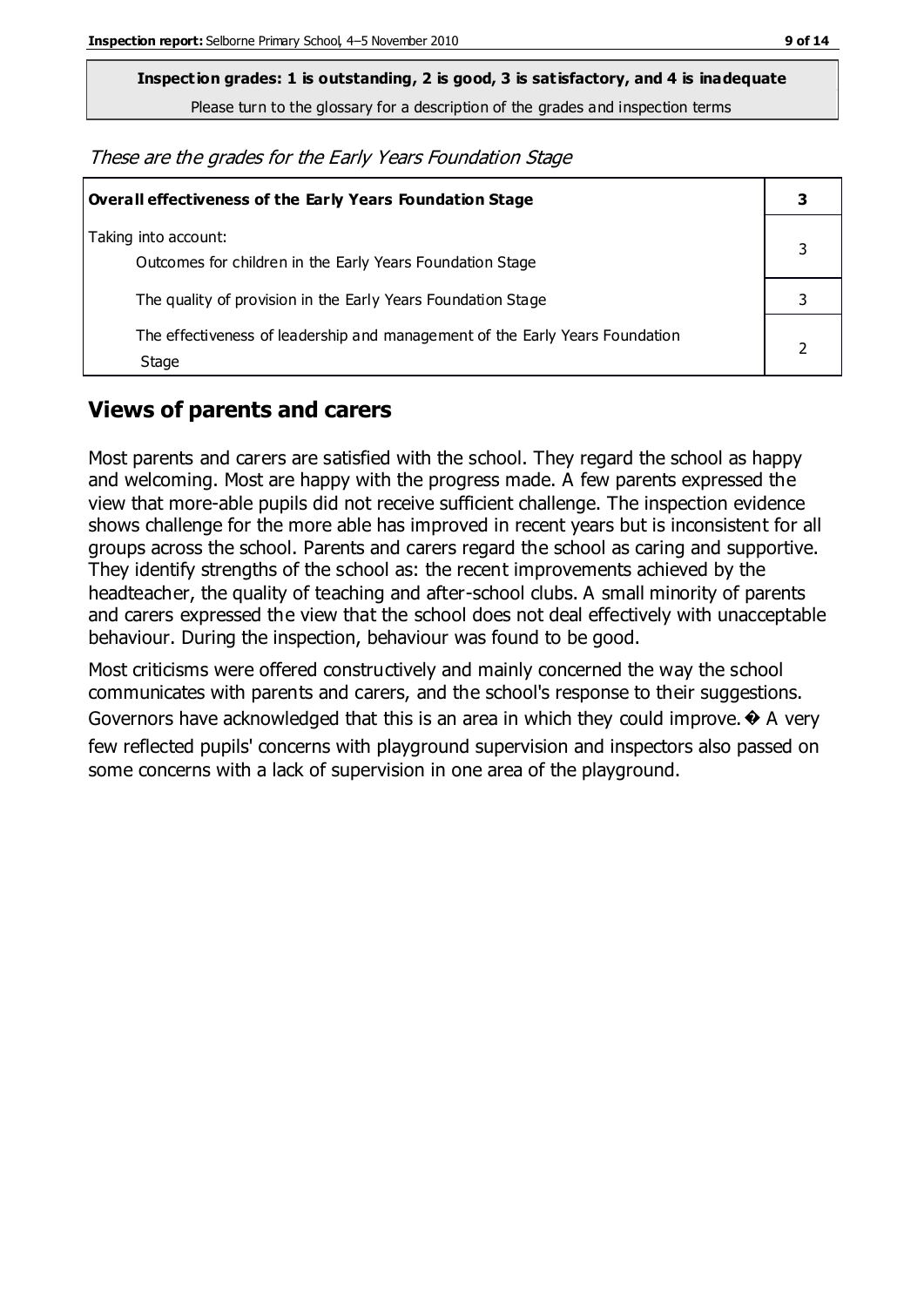#### **Responses from parents and carers to Ofsted's questionnaire**

Ofsted invited all the registered parents and carers of pupils registered at Selborne Primary school to complete a questionnaire about their views of the school.

In the questionnaire, parents and carers were asked to record how strongly they agreed with 13 statements about the school.

The inspection team received 199 completed questionnaires by the end of the on-site inspection. In total, there are 445 pupils registered at the school.

| <b>Statements</b>                                                                                                                                                                                                                                       | <b>Strongly</b><br>agree |               | <b>Agree</b> |               |              | <b>Disagree</b> |                | <b>Strongly</b><br>disagree |  |
|---------------------------------------------------------------------------------------------------------------------------------------------------------------------------------------------------------------------------------------------------------|--------------------------|---------------|--------------|---------------|--------------|-----------------|----------------|-----------------------------|--|
|                                                                                                                                                                                                                                                         | <b>Total</b>             | $\frac{1}{2}$ | <b>Total</b> | $\frac{1}{2}$ | <b>Total</b> | $\frac{1}{2}$   | <b>Total</b>   | $\frac{1}{2}$               |  |
| My child enjoys school                                                                                                                                                                                                                                  | 96                       | 48            | 99           | 50            | $\mathbf{1}$ | $\mathbf{1}$    | $\overline{2}$ | $\mathbf{1}$                |  |
| The school keeps my child<br>safe                                                                                                                                                                                                                       | 92                       | 46            | 98           | 49            | 4            | $\overline{2}$  | $\mathbf{1}$   | $\mathbf{1}$                |  |
| My school informs me about<br>my child's progress                                                                                                                                                                                                       | 71                       | 36            | 110          | 55            | 12           | 6               | $\mathbf 0$    | $\mathbf 0$                 |  |
| My child is making enough<br>progress at this school                                                                                                                                                                                                    | 55                       | 28            | 119          | 60            | 20           | 10              | $\mathbf{1}$   | $\mathbf{1}$                |  |
| The teaching is good at this<br>school                                                                                                                                                                                                                  | 76                       | 38            | 113          | 57            | 8            | 4               | $\mathbf 0$    | $\mathbf 0$                 |  |
| The school helps me to<br>support my child's learning                                                                                                                                                                                                   | 61                       | 31            | 116          | 58            | 11           | 6               | 1              | $\mathbf{1}$                |  |
| The school helps my child to<br>have a healthy lifestyle                                                                                                                                                                                                | 61                       | 31            | 122          | 61            | 10           | 5               | $\mathbf{1}$   | $\mathbf{1}$                |  |
| The school makes sure that<br>my child is well prepared for<br>the future (for example<br>changing year group,<br>changing school, and for<br>children who are finishing<br>school, entering further or<br>higher education, or entering<br>employment) | 47                       | 24            | 120          | 60            | 13           | 7               | $\mathbf{1}$   | 1                           |  |
| The school meets my child's<br>particular needs                                                                                                                                                                                                         | 42                       | 21            | 130          | 65            | 117          | 9               | $\mathbf{1}$   | $\mathbf{1}$                |  |
| The school deals effectively<br>with unacceptable behaviour                                                                                                                                                                                             | 50                       | 23            | 112          | 56            | 24           | 12              | 3              | $\overline{2}$              |  |
| The school takes account of<br>my suggestions and concerns                                                                                                                                                                                              | 32                       | 16            | 118          | 59            | 25           | 13              | $\overline{4}$ | $\mathcal{L}$               |  |
| The school is led and<br>managed effectively                                                                                                                                                                                                            | 54                       | 27            | 121          | 61            | 10           | 5               | 3              | $\overline{2}$              |  |
| Overall, I am happy with my<br>child's experience at this<br>school                                                                                                                                                                                     | 64                       | 31            | 118          | 59            | 11           | 6               | $\mathbf{1}$   | $\mathbf{1}$                |  |

The table above summarises the responses that parents and carers made to each statement. The percentages indicate the proportion of parents and carers giving that response out of the total number of completed questionnaires. Where one or more parents and carers chose not to answer a particular question, the percentages will not add up to 100%.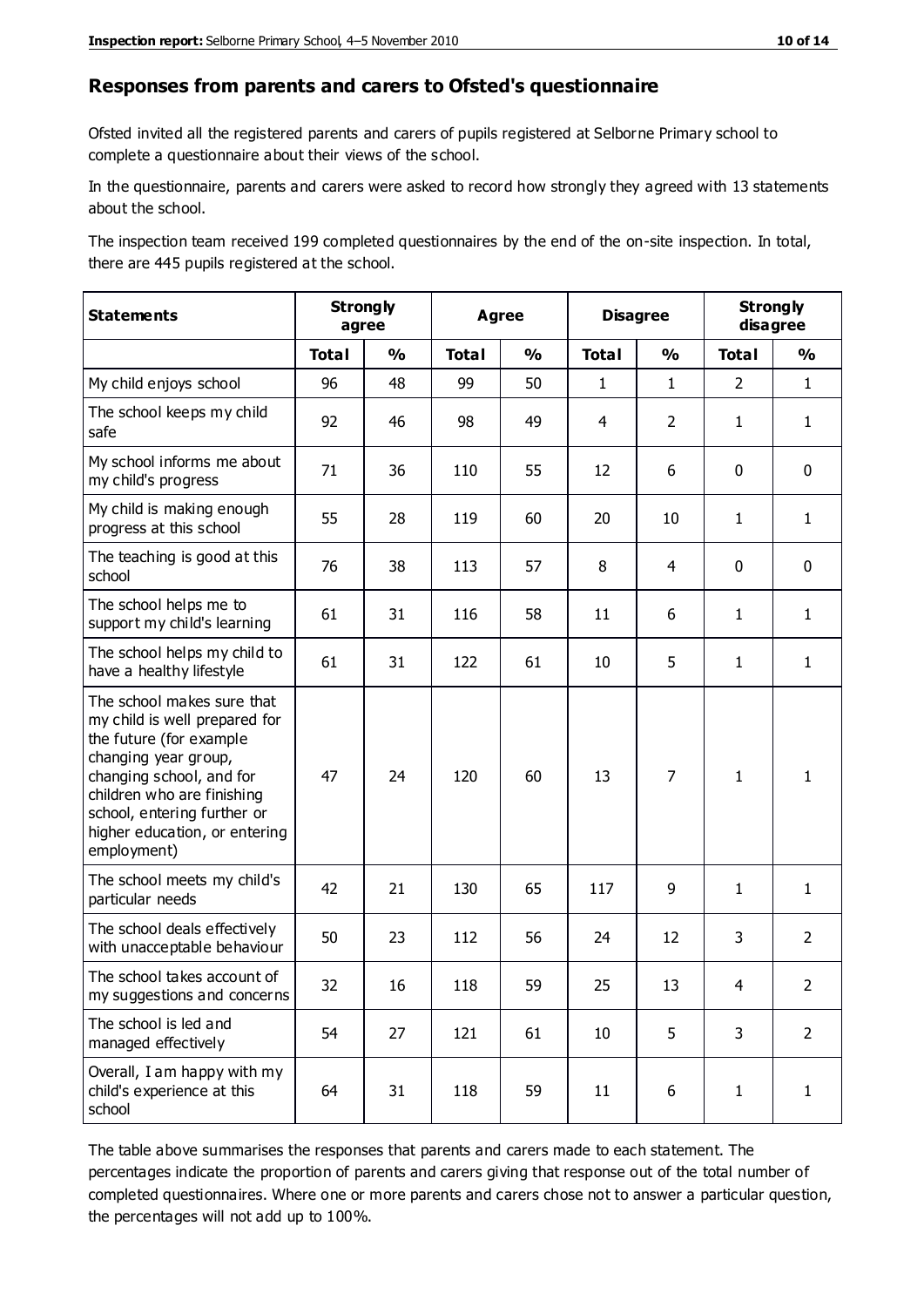### **Glossary**

| Grade   | <b>Judgement</b> | <b>Description</b>                                                                                                                                                                                                            |
|---------|------------------|-------------------------------------------------------------------------------------------------------------------------------------------------------------------------------------------------------------------------------|
| Grade 1 | Outstanding      | These features are highly effective. An outstanding school<br>provides exceptionally well for all its pupils' needs.                                                                                                          |
| Grade 2 | Good             | These are very positive features of a school. A school that<br>is good is serving its pupils well.                                                                                                                            |
| Grade 3 | Satisfactory     | These features are of reasonable quality. A satisfactory<br>school is providing adequately for its pupils.                                                                                                                    |
| Grade 4 | Inadequate       | These features are not of an acceptable standard. An<br>inadequate school needs to make significant improvement<br>in order to meet the needs of its pupils. Ofsted inspectors<br>will make further visits until it improves. |

#### **What inspection judgements mean**

#### **Overall effectiveness of schools**

|                       | Overall effectiveness judgement (percentage of schools) |      |                     |                   |
|-----------------------|---------------------------------------------------------|------|---------------------|-------------------|
| <b>Type of school</b> | <b>Outstanding</b>                                      | Good | <b>Satisfactory</b> | <b>Inadequate</b> |
| Nursery schools       | 58                                                      | 36   | 4                   | $\overline{2}$    |
| Primary schools       | 8                                                       | 43   | 40                  | 9                 |
| Secondary schools     | 10                                                      | 35   | 42                  | 13                |
| Sixth forms           | 13                                                      | 39   | 45                  | 3                 |
| Special schools       | 33                                                      | 42   | 20                  | 4                 |
| Pupil referral units  | 18                                                      | 40   | 29                  | 12                |
| All schools           | 11                                                      | 42   | 38                  | 9                 |

New school inspection arrangements were introduced on 1 September 2009. This means that inspectors now make some additional judgements that were not made previously.

The data in the table above are for the period 1 September 2009 to 31 March 2010 and are the most recently published data available (see **[www.ofsted.gov.uk](http://www.ofsted.gov.uk/)**). Please note that the sample of schools inspected during the autumn and spring terms 2009/10 was not representative of all schools nationally, as weaker schools are inspected more frequently than good or outstanding schools.

Percentages are rounded and do not always add exactly to 100. Secondary school figures in clude those that have sixth forms, and sixth form figures include only the data specifically for sixth form inspection judgements.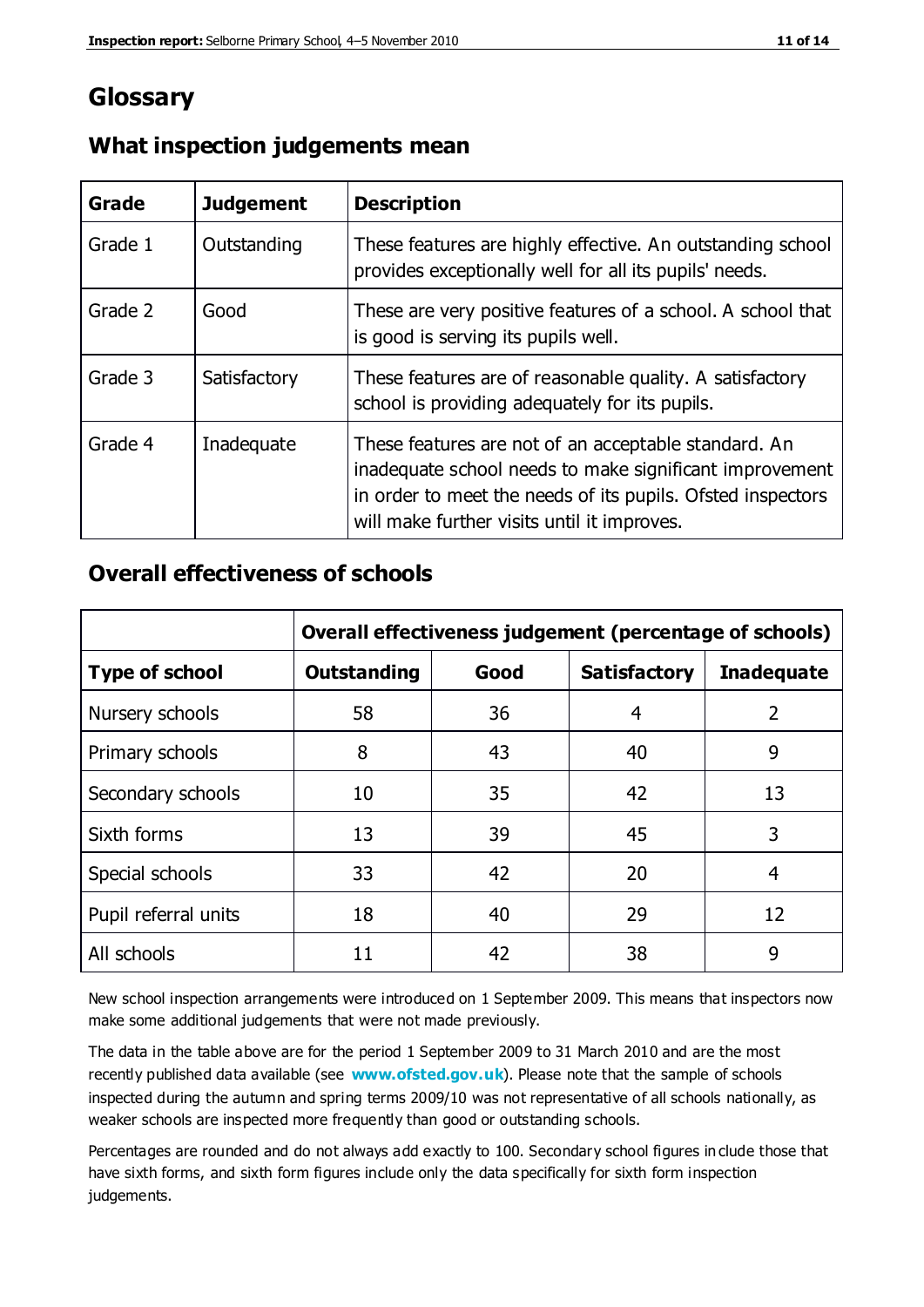## **Common terminology used by inspectors**

| Achievement:               | the progress and success of a pupil in their learning,<br>development or training.                                                                                                                                                          |
|----------------------------|---------------------------------------------------------------------------------------------------------------------------------------------------------------------------------------------------------------------------------------------|
| Attainment:                | the standard of the pupils' work shown by test and<br>examination results and in lessons.                                                                                                                                                   |
| Capacity to improve:       | the proven ability of the school to continue<br>improving. Inspectors base this judgement on what<br>the school has accomplished so far and on the quality<br>of its systems to maintain improvement.                                       |
| Leadership and management: | the contribution of all the staff with responsibilities,<br>not just the headteacher, to identifying priorities,<br>directing and motivating staff and running the school.                                                                  |
| Learning:                  | how well pupils acquire knowledge, develop their<br>understanding, learn and practise skills and are<br>developing their competence as learners.                                                                                            |
| Overall effectiveness:     | inspectors form a judgement on a school's overall<br>effectiveness based on the findings from their<br>inspection of the school. The following judgements,<br>in particular, influence what the overall effectiveness<br>judgement will be. |
|                            | The school's capacity for sustained<br>improvement.                                                                                                                                                                                         |
|                            | Outcomes for individuals and groups of pupils.                                                                                                                                                                                              |
|                            | The quality of teaching.                                                                                                                                                                                                                    |
|                            | The extent to which the curriculum meets<br>pupils' needs, including, where relevant,<br>through partnerships.                                                                                                                              |
|                            | The effectiveness of care, guidance and<br>support.                                                                                                                                                                                         |
| Progress:                  | the rate at which pupils are learning in lessons and<br>over longer periods of time. It is often measured by<br>comparing the pupils' attainment at the end of a key                                                                        |

stage with their attainment when they started.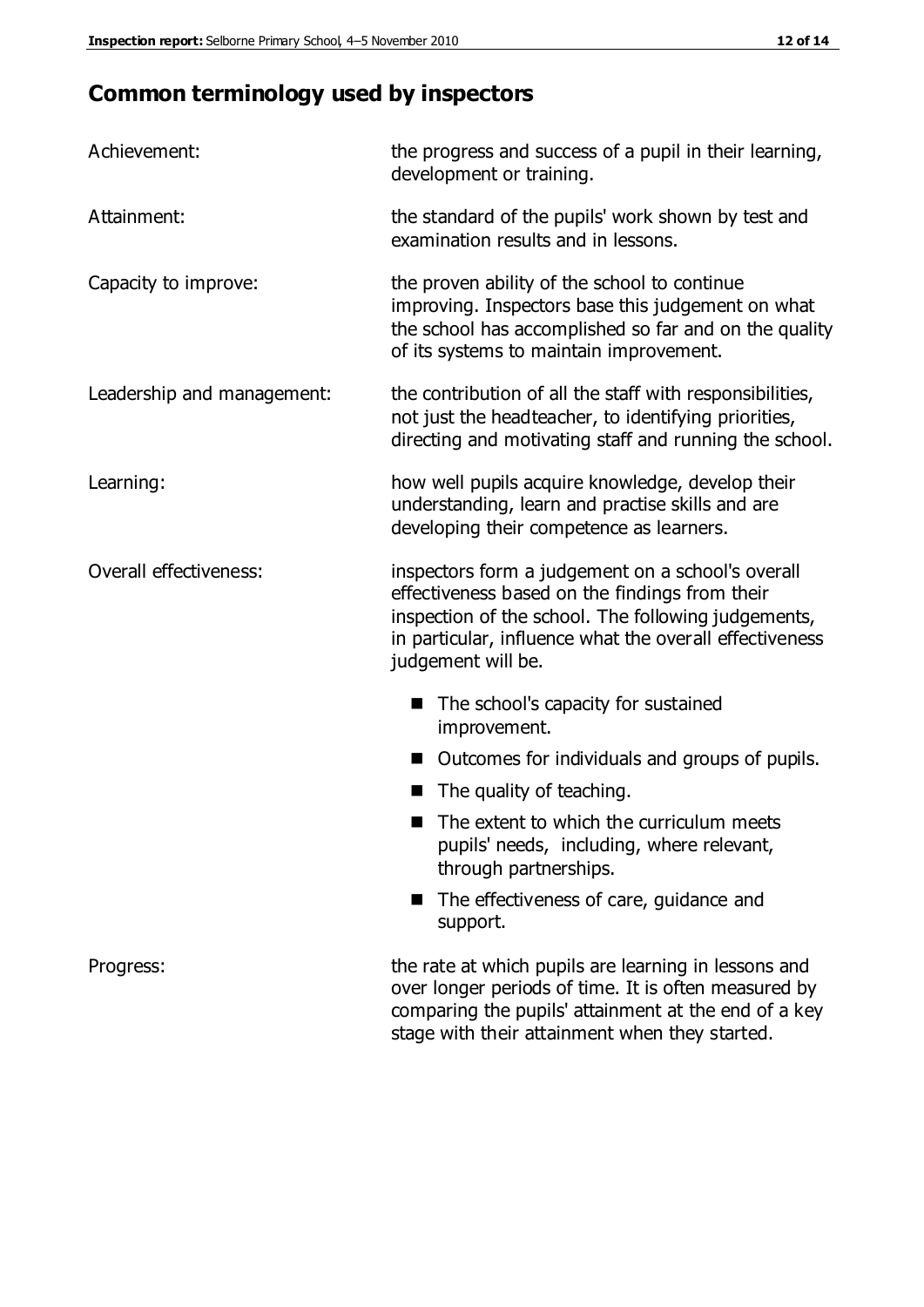#### **This letter is provided for the school, parents and carers to share with their children. It describes Ofsted's main findings from the inspection of their school.**

8 November 2010

#### Dear Pupils

#### **Inspection of Selborne Primary School, Perivale UB6 8JD**

Thank you for being so polite and welcoming when we visited your school recently. We really enjoyed meeting and talking to you. You said you enjoy learning, feel safe and like coming to school. You especially appreciate your teachers who you say help you to learn. Your parents and carers are also pleased with the school.

We found Selborne to be a satisfactory school. Your headteacher and teachers have worked hard to bring about many improvements to the school and they know what to do next to improve it further. You reach higher standards in mathematics than you do in English. $\odot$  You are now making satisfactory progress in most classes but in the older

classes progress is faster.�

To make your school even better, we have asked the headteacher, other staff and governors to do the following to improve your school:

- Improve teaching in all classes so that you can make faster progress and achieve higher standards in English.
- Use their knowledge of how well you are doing to plan lessons so that everyone makes good progress.
- Governors and school leaders to make better use of information about how well each one of you is doing to gain a better view of what needs improving across the school.

All of you can help your teachers by coming to school regularly, continuing to be really eager to learn, and behaving well in lessons.

Yours sincerely

Sarah Conway Lead inspector